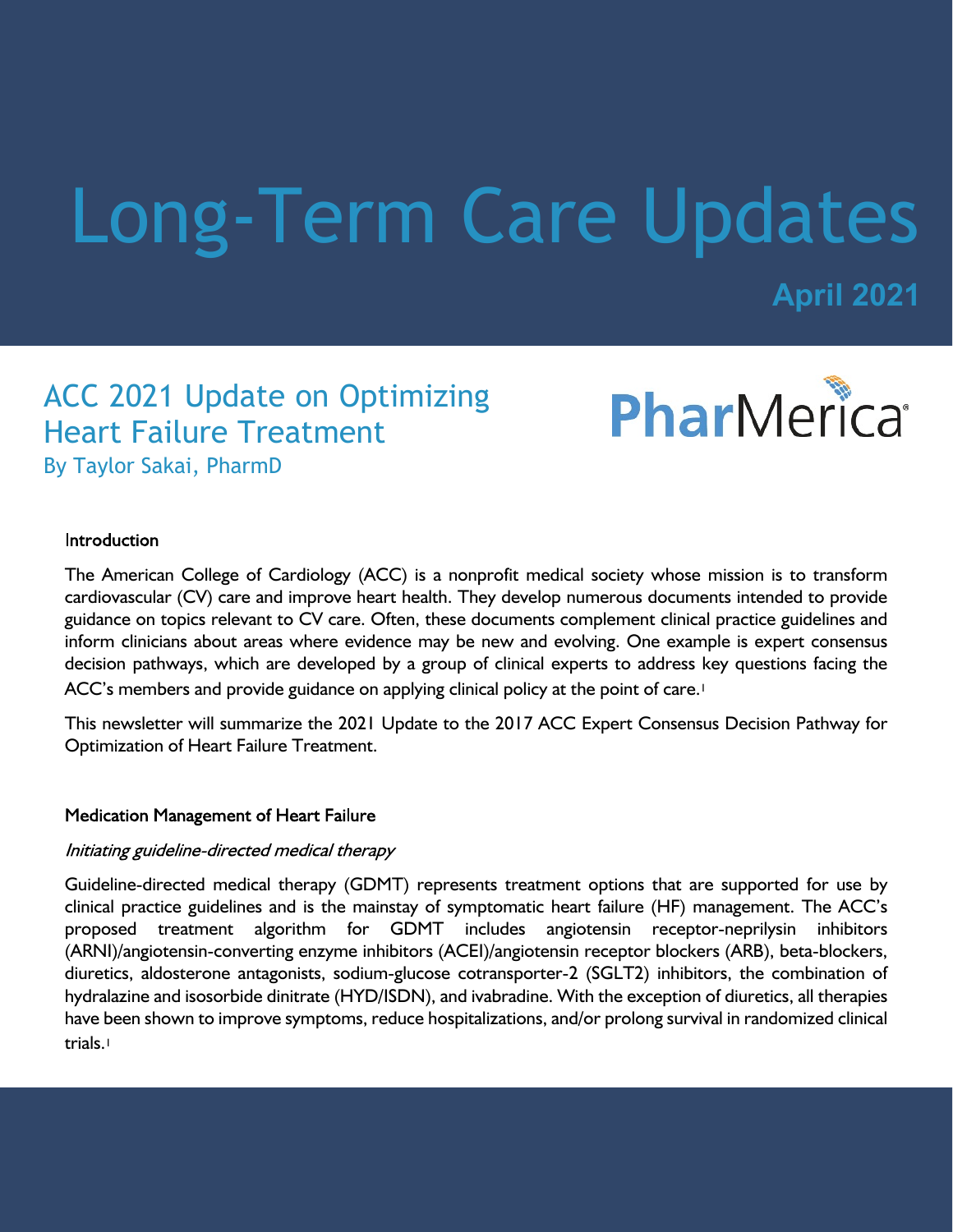In all patients diagnosed with symptomatic HF with reduced ejection fraction (HFrEF), treatment should start with an ARNI/ACEI/ARB and an evidence-based beta-blocker, with a diuretic agent as needed for volume overload. The three evidence-based beta-blockers are bisoprolol, carvedilol, and metoprolol succinate. Initiation of an ARNI/ACEI/ARB may be better tolerated when patients are still congested ("wet"), while beta-blockers may be better tolerated when patients are less congested ("dry"). In some cases, they may be started at the same time. An ARNI is the preferred renin-angiotensin inhibitor, while an ACEI/ARB is recommended for patients in whom ARNI administration is not possible. When switching from an ACEI to an ARNI, a 36-hour washout period is required to avoid angioedema; this delay is not necessary when switching from an ARB to an ARNI. Once GDMT has been established with an ARNI/ACEI/ARB and beta-blocker, an aldosterone antagonist should be added for all patients so long as their renal function and potassium levels meet certain criteria – estimated glomerular filtration rate (eGFR) ≥30mL/min/1.73m2 or creatinine ≤2.5mg/dL in men or ≤2 mg/dL in women or K+ ≤5mEq/L. It is not necessary to achieve target or maximally tolerated doses of other therapies before adding an aldosterone antagonist. Next, for all patients receiving an ARNI/ACEI/ARB, beta-blocker, and aldosterone antagonist, an SGLT2 inhibitor should be added so long as they meet specific eGFR criteria – ≥30mL/min/1.73m2 for dapagliflozin or ≥20mL/min/1.73m2 for empagliflozin. It is not necessary to achieve target or maximally tolerated doses of other therapies before adding an SGLT2 inhibitor. HYD/ISDN should be added for persistently symptomatic African American patients despite optimal treatment with an ARNI/ACEI/ARB, beta-blocker, aldosterone antagonist, and SGLT2 inhibitor. Ivabradine should be added for patients with a resting heart rate (HR)  $\geq$ 70 beats/minute in sinus rhythm despite optimal beta-blocker dose. It is an adjunctive means to reduce HR without lowering blood pressure (BP), since HR independently predicts outcomes in HFrEF.<sup>1</sup>

Vericiguat is the latest HF therapy to gain FDA approval in January 2021. It was approved on the basis of results from one phase III clinical trial that enrolled patients with symptomatic HFrEF <45% who were hospitalized within 6 months or required intravenous (IV) diuretics within 3 months prior to randomization. Researchers found it to be significantly better than placebo at reducing the composite risk of death from CV cause or first hospitalization for HF (hazard ratio 0.9; 95% CI 0.82-0.98; p=0.02). There was a 10% relative difference between groups which translated to an absolute event-rate reduction of 4.2 events per 100 patient-years. Based on this annualized absolute risk reduction of 4.2, the number needed to treat with vericiguat for 1 year to prevent CV death or first HF hospitalization would be 24 patients. While vericiguat is not included in the ACC's treatment algorithm for GDMT, it is reasonable to expect that it will not be a first-line treatment option for all patients but will instead be a potential add-on for patients with symptomatic HFrEF <45% following hospitalization for HF or the need for outpatient IV diuretics.2,3

#### Optimizing guideline-directed medical therapy

Optimal therapy delivers the best outcomes and is achieved when GDMT is provided at target or maximally tolerated doses. Target doses are based on doses targeted in clinical trials, and higher doses are not known to provide incremental benefits. Recommended starting and target doses of select GDMT are depicted in the table on the next page. Clinicians should aim to achieve optimal therapy within 3-6 months of initial diagnosis if possible.1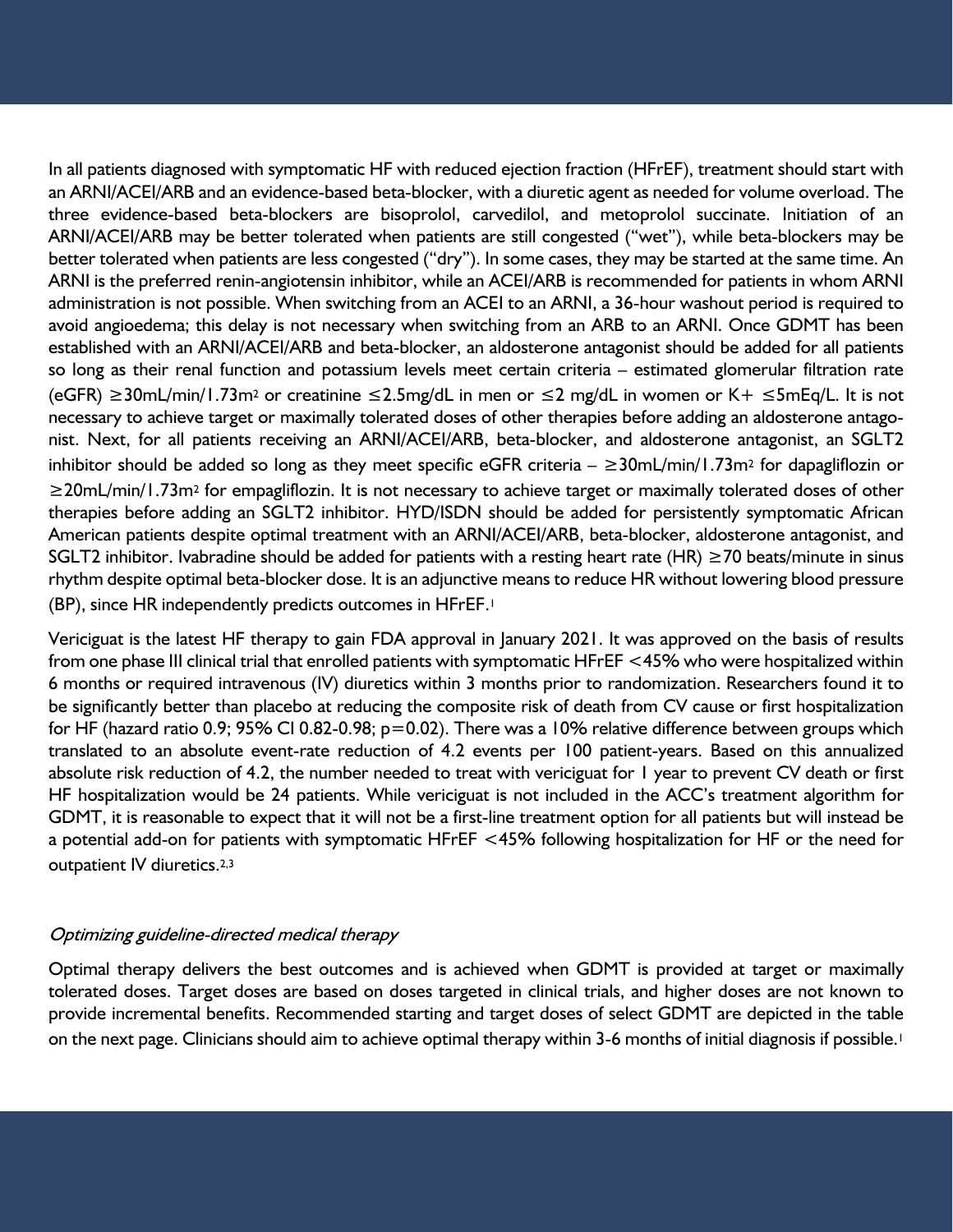### Table. Recommended starting and target doses of select GDMT.

| Therapy                           | <b>Starting Dose</b>          | <b>Target Dose</b>             |
|-----------------------------------|-------------------------------|--------------------------------|
| Beta-blockers                     |                               |                                |
| Bisoprolol                        | 1.25mg daily                  | I 0mg daily                    |
| Carvedilol                        | 3.125mg twice daily           | 25mg twice daily (<85kg)       |
|                                   |                               | 50mg twice daily (>85kg)       |
| Metoprolol succcinate             | 12.5-25mg daily               | 200mg daily                    |
| <b>ARNIs</b>                      |                               |                                |
| Sacubitril/valsartan              | 24/26mg-49/51mg twice daily   | 97/103mg twice daily           |
| <b>ACEIs</b>                      |                               |                                |
| Captopril                         | 6.25mg three times daily      | 50mg three times daily         |
| Enalapril                         | 2.5mg twice daily             | 10-20mg twice daily            |
| Lisinopril                        | 2.5-5mg daily                 | 20-40mg daily                  |
| Ramipril                          | 1.25mg daily                  | I 0mg daily                    |
| <b>ARBs</b>                       |                               |                                |
| Candesartan                       | 4-8mg daily                   | 32mg daily                     |
| Losartan                          | 25-50mg daily                 | 150mg daily                    |
| Valsartan                         | 40mg twice daily              | 160mg twice daily              |
| Aldosterone antagonists           |                               |                                |
| Eplerenone                        | 25mg daily                    | 50 <sub>mg</sub> daily         |
| Spironolactone                    | 12.5-25mg daily               | 25-50mg daily                  |
| <b>SGLT2</b> inhibitors           |                               |                                |
| Dapagliflozin                     | I 0mg daily                   | I 0mg daily                    |
| Empagliflozin                     | I 0mg daily                   | I Omg daily                    |
| Vasodilators                      |                               |                                |
| Hydralazine                       | 25mg three times daily        | 75mg three times daily         |
| Isosorbide dinitrate              | 20mg three times daily        | 40mg three times daily         |
| Fixed dose combination (HYD/ISDN) | 20mg/37.5mg three times daily | 40mg/75mg three times daily    |
| <b>Ivabradine</b>                 |                               |                                |
| lvabradine                        | 2.5-5mg twice daily           | Titrate to HR 50-60 BPM        |
|                                   |                               | Maximim dose 7.5mg twice daily |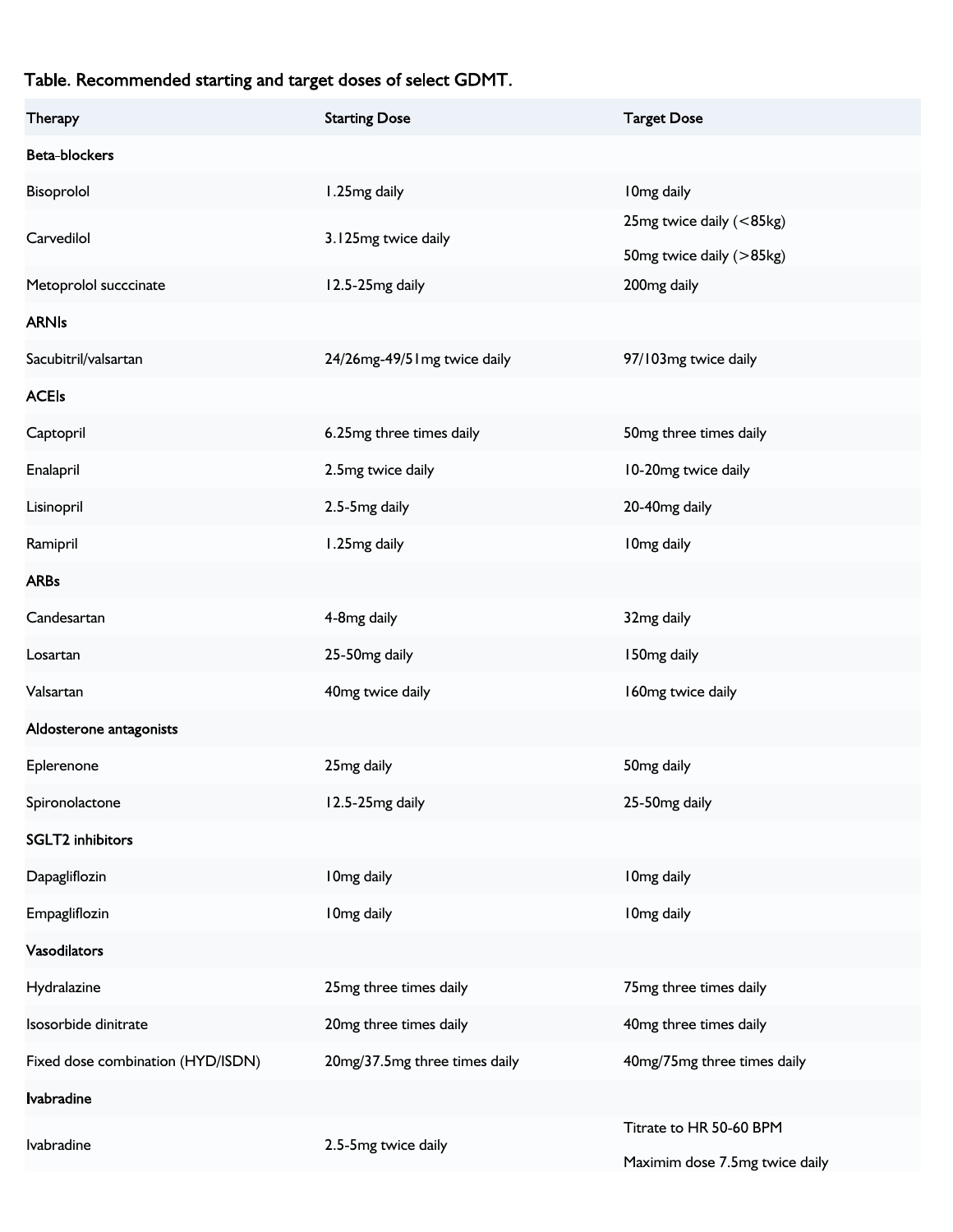Doses of GDMT can be assessed and adjusted every 2 weeks, while monitoring for effects on BP, HR, electrolytes, renal function, and signs and symptoms of congestion. When titrating doses of an ARNI/ACEI/ARB and SGLT2 inhibitor, a lower dose of loop diuretic may be necessary to permit optimal titration.<sup>1</sup>

Potential barriers to titration may be clinical, social, or financial and include side effects, comorbidities, renal impairment, abnormal electrolytes, cost, and accessibility. GDMT should be optimized through team-based care and consider the significance of therapy benefits versus burdens to each patient as it relates to their values, goals, and preferences.<sup>1</sup>

#### **Addressing Challenges**

#### Care coordination

HF management is complex and typically requires the involvement of multiple clinicians across many care settings, which increases the risk of inefficiencies in care delivery, miscommunication, drug-drug and drug-disease interactions, and missed opportunities to achieve optimal outcomes. A team-based approach to HF management is recommended and has demonstrated superiority over usual care in randomized trials, resulting in less death and hospitalization, shorter lengths of stay, and better quality of life. Essential skills for care teams include proficiency in HF diagnosis and monitoring for progression, medication and lifestyle treatment, patient education, and care coordination. Infrastructure to support care teams includes electronic health records, patient monitoring devices, wearable activity monitors, and smartphones.<sup>1</sup>

#### Adherence

Estimates of nonadherence in patients with HFrEF range from 20-50%, and nonadherence is associated with worse outcomes. Adherence should be assessed regularly to guide appropriate interventions as needed. Potential interventions include patient education, medication regimen management, pharmacist consultation for disease co-management, cognitive behavioral therapy, medication-taking reminders, and incentives to promote adherence.<sup>1</sup>

#### Frail and elderly

The frail and elderly are patient populations that are not well-represented in randomized trials, so most data on them are observational. There is no evidence to withhold or modify doses pre-emptively in frail or elderly patients, so target doses should be attempted while closely monitoring for adverse drug reactions. Optimal doses may be lower than those studied in trials and tolerated in younger, healthier patients.<sup>1</sup>

#### Cost and accessibility

Medication cost and accessibility represents a potential barrier to optimal therapy. Strategies for cost reduction include considering limitations of insurance when prescribing, using generic equivalents, utilizing copay assistance programs, requesting price matching, and coordinating care to minimize duplication.1